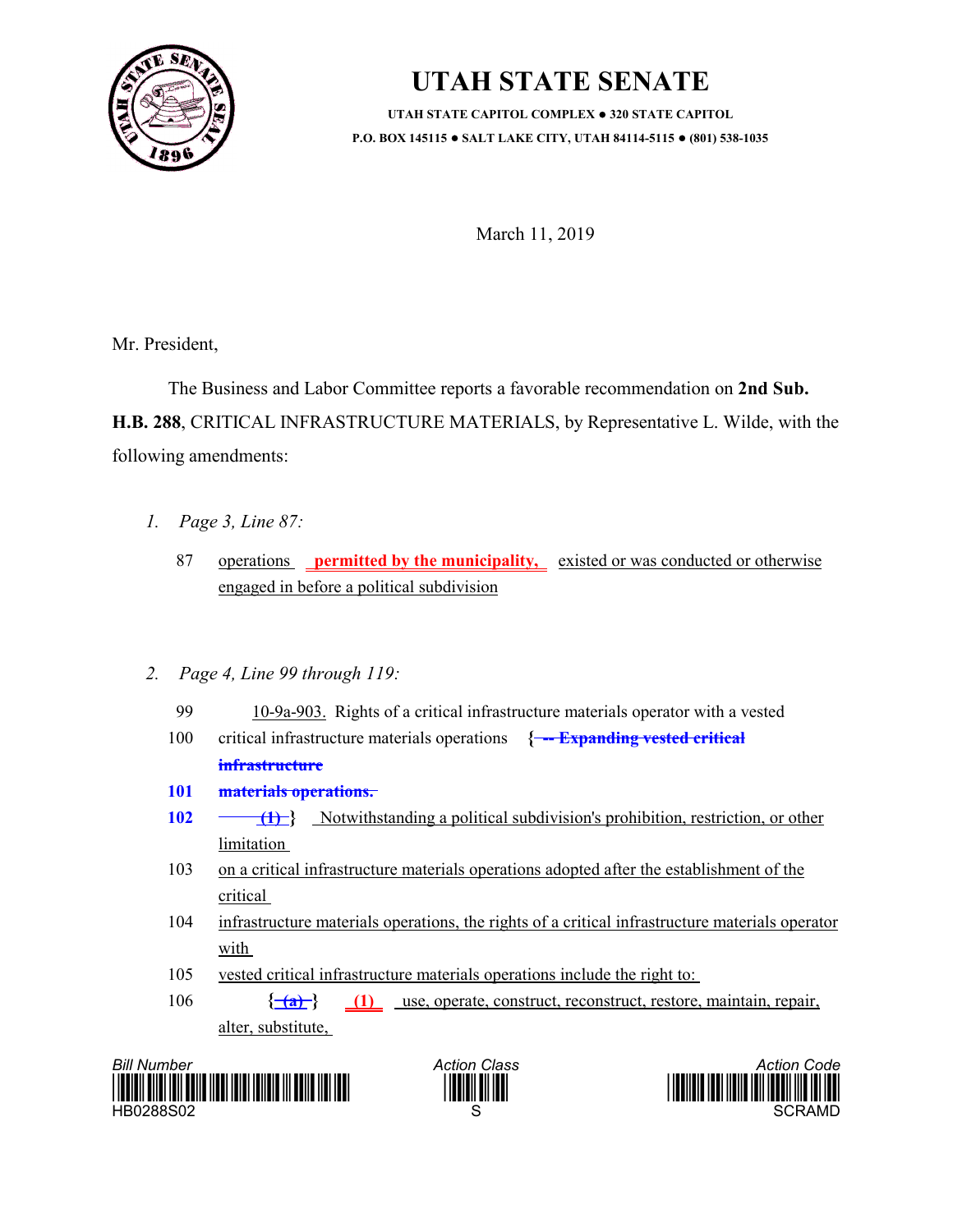- 107 modernize, upgrade, and replace equipment, processes, facilities, and buildings on any surface
- 108 or subsurface land that the critical infrastructure materials operator owns or controls; and
- 109 **{ (b) } (2)** discontinue, suspend, terminate, deactivate, or continue and reactivate, temporarily
- 110 or permanently, all or any part of the critical infrastructure materials operations.
- 111 **{ (2) A vested critical infrastructure materials operator may expand a vested critical**
- **112 infrastructure materials operation only if:**
- **113 <u>and to which the vested critical infrastructure materials operator</u> expands is**
- **114 contiguous with land that the vested critical infrastructure materials operator owns or controls;**
- **115 (b) the vested critical infrastructure materials operator owns or leases the land to which**
- **116 the vested critical infrastructure materials operator expands as of February 1, 2019;**
- **117 (c) the land is zoned for vested critical infrastructure materials operations; and**
- **118 (d)** the expansion is in accordance with a legal nonconforming use or a permit **issued**
- **119 by the municipality. }**
- *3. Page 6, Line 168:*
	- 168 critical infrastructure materials operations if the critical infrastructure materials operations **permitted by the county,**
- *4. Page 7, Line 181 through 201:*
	- 181 17-27a-1003. Rights of a critical infrastructure materials operator with a vested 182 critical infrastructure materials operations **{ -- Expanding vested critical**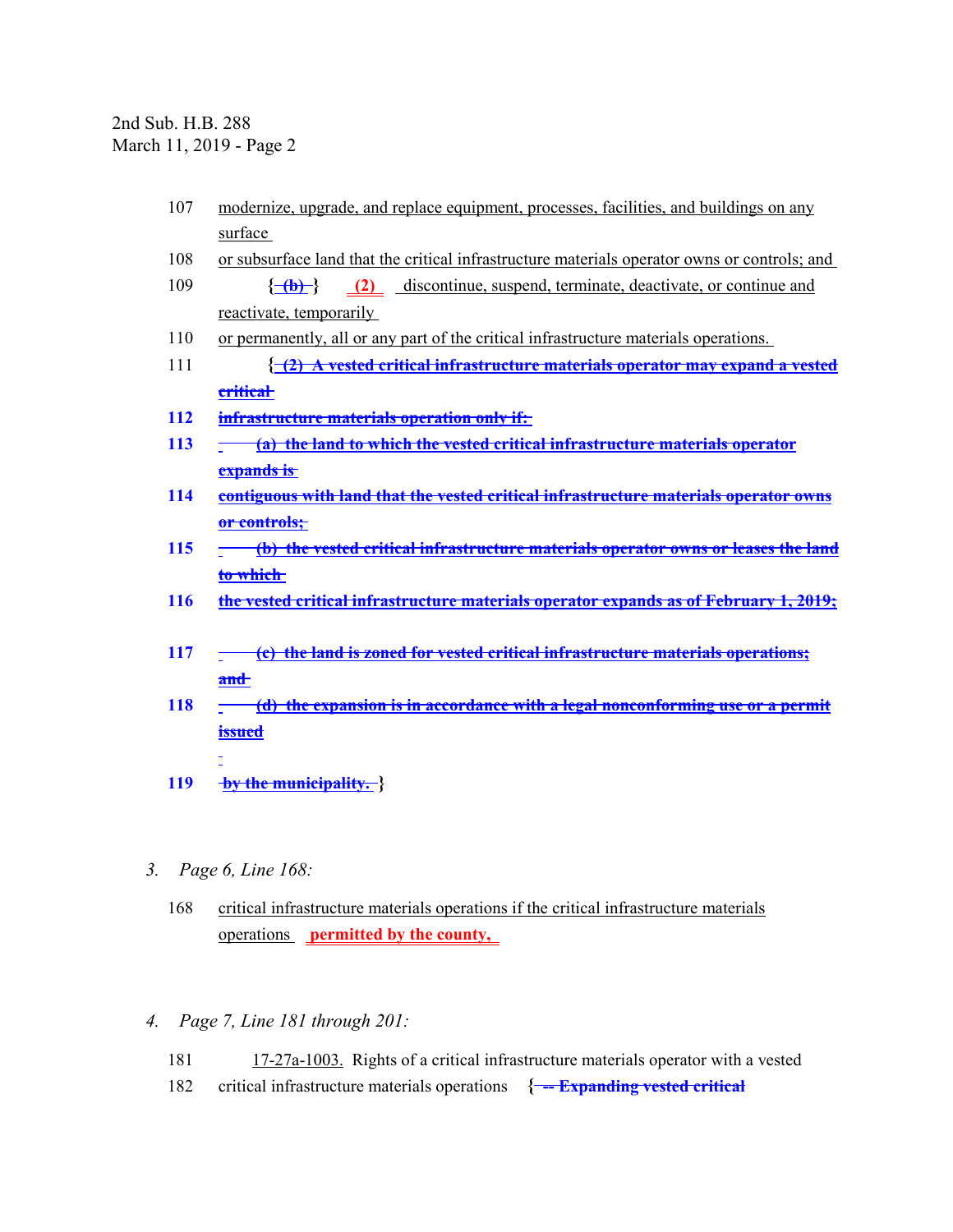## **infrastructure**

## **183 materials operations.**

- **184** <del>(1)</del> **}** Notwithstanding a political subdivision's prohibition, restriction, or other limitation
- 185 on a critical infrastructure materials operations adopted after the establishment of the critical
- 186 infrastructure materials operations, the rights of a critical infrastructure materials operator with
- 187 vested critical infrastructure materials operations include the right to:
- 188  $\{\text{a}}\}$  (1) use, operate, construct, reconstruct, restore, maintain, repair, alter, substitute,
- 189 modernize, upgrade, and replace equipment, processes, facilities, and buildings on any surface
- 190 or subsurface land that the critical infrastructure materials operator owns or controls; and
- 191 **{ (b) } (2)** discontinue, suspend, terminate, deactivate, or continue and reactivate, temporarily
- 192 or permanently, all or any part of the critical infrastructure materials operations.
- 193 **{ (2) A vested critical infrastructure materials operator may expand a vested critical**
- **194 infrastructure materials operator only if:**
- **195 (a) the land to which the vested critical infrastructure materials operator expands is**
- **196 contiguous with land that the vested critical infrastructure materials operator owns or controls;**
- **197 (b) the vested critical infrastructure materials operator owns or leases the land to which**
- **198 the vested critical infrastructure materials operator expands as of February 1, 2019;**
- **199 (c) the land is zoned for vested critical infrastructure materials operations; and**
- **200 (d) the expansion is in accordance with a legal nonconforming use or a permit issued**
- **201 by the county. }**